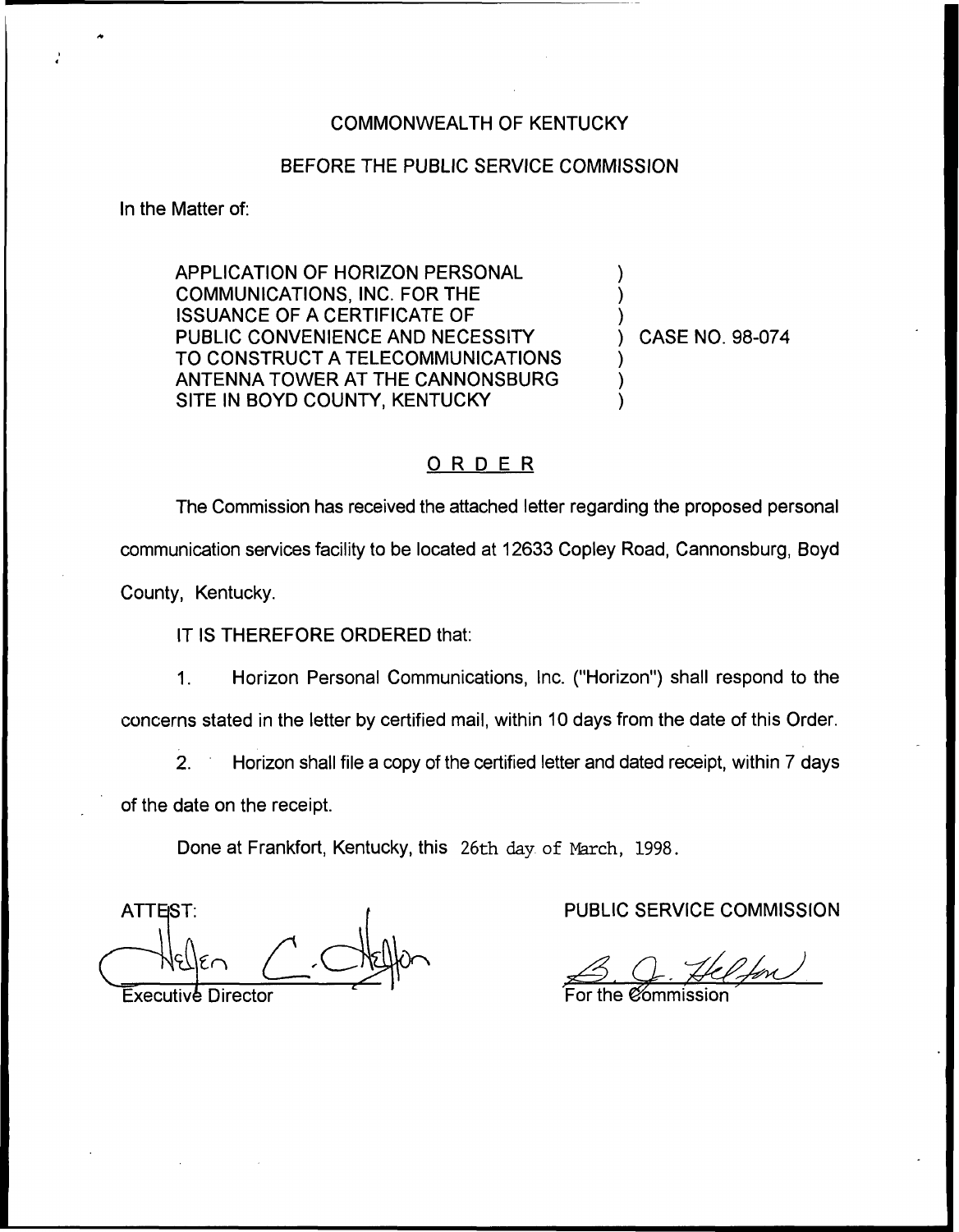98-074

Do faon

MAR. 7. 1998

PUBLIC SERVICE COMM OF KY.  $P.0. Box 615$ FRANKFORT, Ky 40602

RECEIVED

MAR 09 1998 **PUBLIC SERVICE**<br>COMMISSION

RE: CASE # 98.074  $LETFEL. 2.18.1998$ 

WRiting This LETTER TO OPPOSE BUILDING OF TOWER By "HORIZON CO." ON Property AT 12633 Copicy ROAD ASHLAAD,  $H_7$  41101.

I'm writing This FOR My AUNT Nellic Griffith Who OUNS Properly AND A Nice Brick Home Close to where the Tower is BEing Bailt. I have fower OF ATTOTNEY (which I CAN Supply A COPY if Needed) FOR MY AUNT. THIS TOWER WILL REDUCE the Value OF HER Home AND ADJOing Property. SHE HAD" 1979 SUB. Divided Lats For Sale Known as HELitage Subdivision and is Recorded with very strict RE. STRICTIONS.

Wound Appreciate Any Consideration you can give to Not Building THis Tower or THis Localion AND PLAN to check on Further posions THAT CAN BE TAKEN, ALSO Feel Like ALL Property curvers Should HAVE BEEN Notified Sooner.

Vellie Guffin By Daw S. Smith P.O.R.

Nollie Griffith 12917 E. Grippira Rd<br>AsHLANG, Ky 21102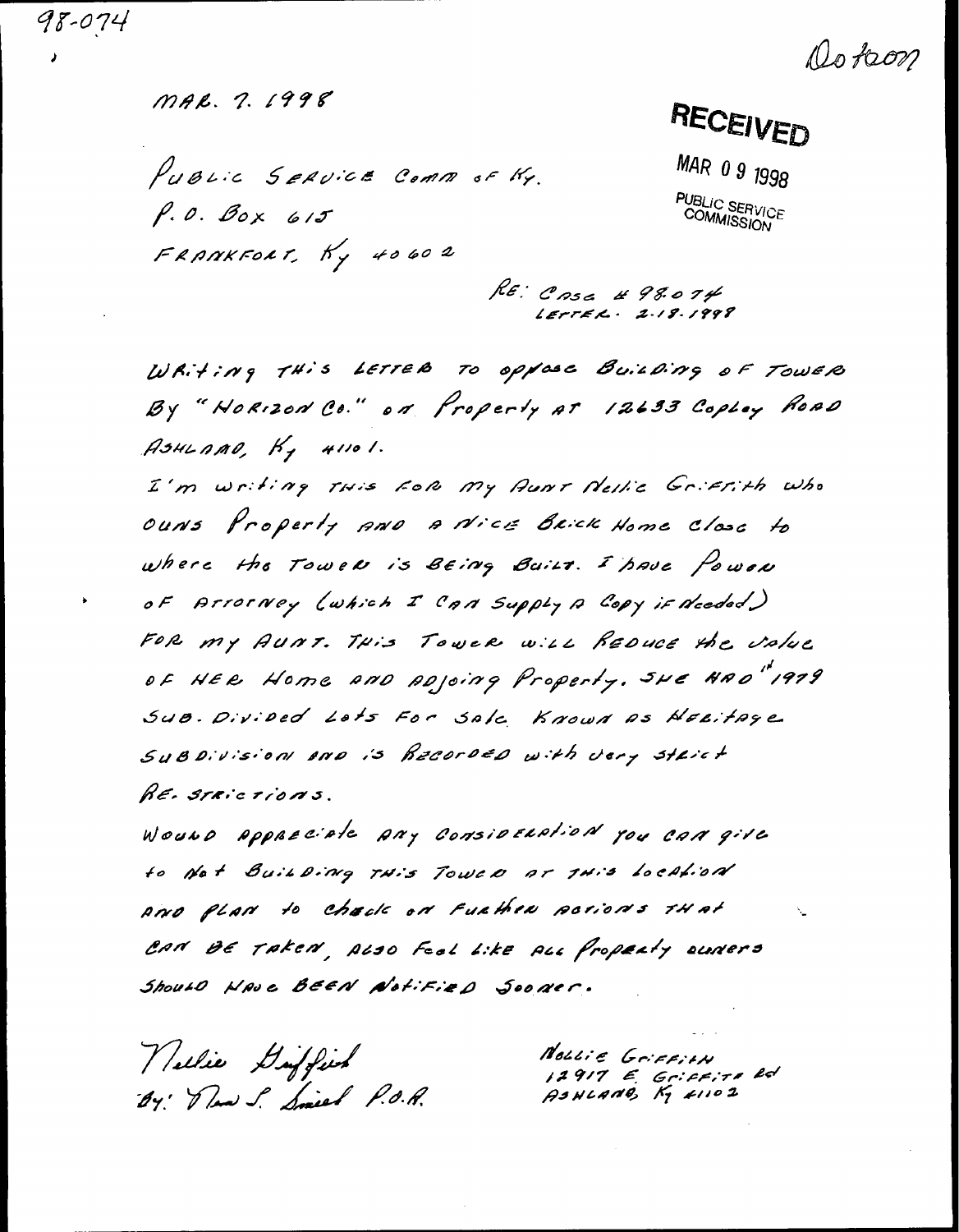SPECIAL POWER OF ATTORNEY  $\frac{P_{UBLIC}}{C_{OMALIC}}$ 

RECET  $MAR$  1 6  $1998$ COMMISSION

I. Nellie C. Griffith, Route No. 2, Box 368, Ashland, Boyd County Kentucky, nominate, and appoint my niece Neva L. Smith of 1746 Nervie Street, Ashland, Kentucky, my true andlawful attorney-in-fact, with full power for me and in my name and stead, to withdraw from and deposit to my checking accounts with the Kentucky Farmers Bank, Catlettsburg, Kentucky and the Bank of Ashland, Ashland, Kentucky and to manage, deposit and negotiate my Social Security check, to manage and control my residence at Copley Road, Cannonsburg, Boyd County, Kentucky; th draw, make or sign, my checks, including health insurance, interest checks and property payments to be deposited to my account, to pay my bills and accounts for me, to provide care, nursing and medical attention for me at my home or her home or in an accredited hospital and to institute suits and defend same concerning my property and my rights, and generall do and perform for me, and in my name, all that I might do if pres and I hereby adopt and ratify all of the acts of my said attorney done in pursuance of the power hereby granted as fully as if I were present acting in my own proper person, provided, however my said attorney is not to bind me as Surety, Guarantor or Endorser for accommodation, nor give away any of my Estate whatsoever.

My attorney shall not have me entered as a patient in an nursing or rest home facility.

My Subsequent incapatation or illness shall not void or have any effect upon this power of attorney whatsoever.